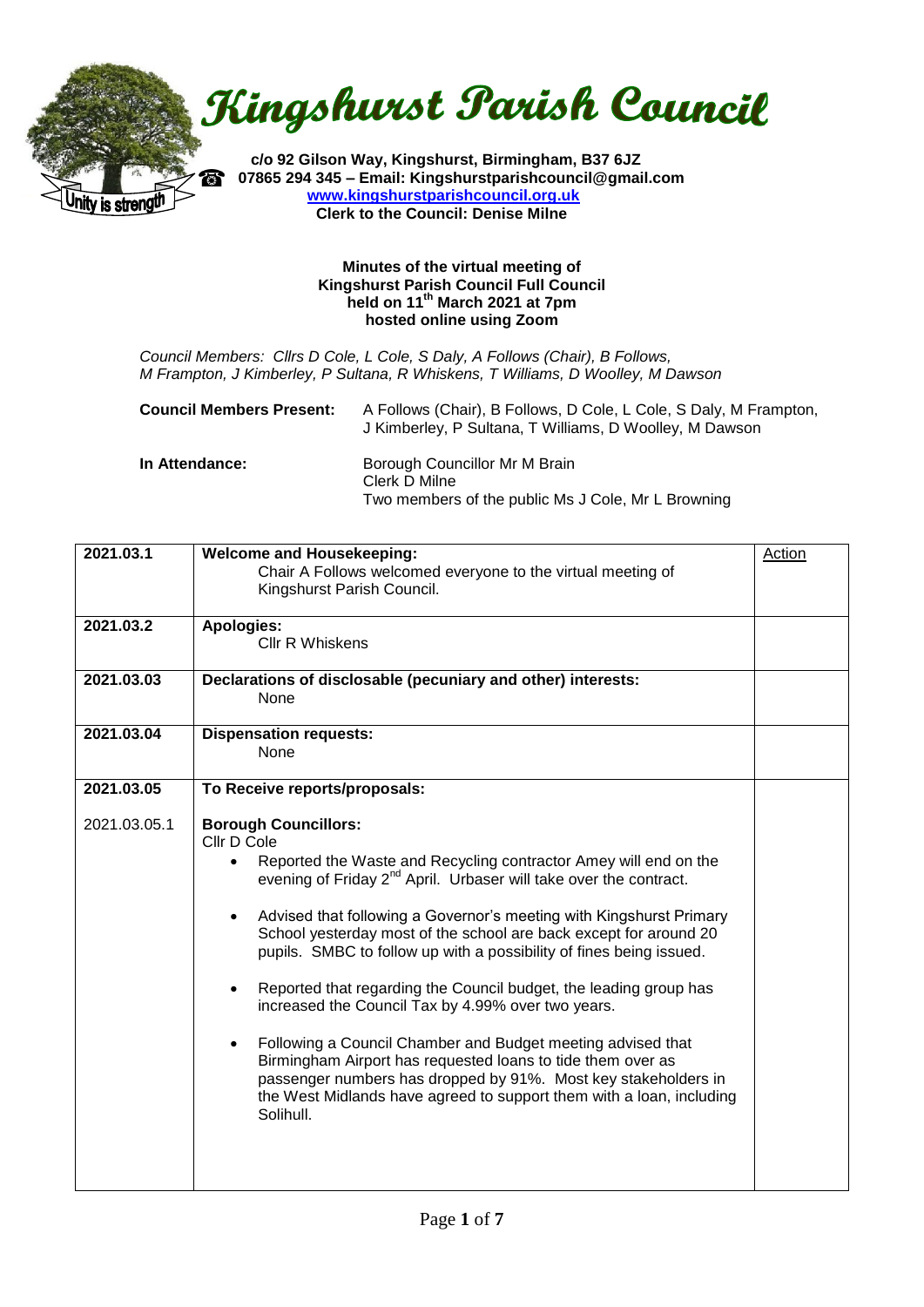| 2021.03.05.2 | <b>West Midlands Police</b>                                                                                                                                                                                                                                                                                                                          |        |
|--------------|------------------------------------------------------------------------------------------------------------------------------------------------------------------------------------------------------------------------------------------------------------------------------------------------------------------------------------------------------|--------|
|              | There has been no response from WMP to say they are attending<br>$\bullet$<br>tonight's meeting. Cllr P Sultana sent a reminder late afternoon today.<br>Apologies and a report was received after the meeting. Report<br>attached, see Appendix A.                                                                                                  |        |
|              | CIIr D Woolley would like to report that two litter bins have been<br>$\bullet$<br>removed from Babbs Mill near the playground and the bridge and there<br>is nowhere to deposit litter or used dog's waste bags. Cllr D Cole to<br>look into.                                                                                                       | D Cole |
|              | CIIr D Woolley has looked at the regeneration plans for Kingshurst and<br>$\bullet$<br>has noticed there are marked yellow lines on the plans, which most<br>people do not adhere to. Cllr D Cole to take up.                                                                                                                                        | D Cole |
| 2021.03.05.3 | SMBC Community representatives, any other statutory bodies and                                                                                                                                                                                                                                                                                       |        |
|              | voluntary organisations:<br>Cllr P Sultana fed back on The Kingshurst Rainbow Alliance who have<br>has sent out a number of care packages to people in need and are<br>receiving more and more referrals.                                                                                                                                            |        |
|              | Ms J Cole has advised that the number of care packages sent out has<br>$\bullet$<br>decreased due to the current Covid situation. Due to Covid restrictions<br>people in the community are struggling with depravation and un-met<br>care needs and Foodbanks are receiving a lot less than they used to.<br>Two more projects are hoping to assist. |        |
|              | Cllr P Sultana updated us on the Action for Babbs Mill online<br>$\bullet$<br>subscribers who get involved with regular litter picks in the area, and<br>have contributed to sharing photos of a local sexual offender who has<br>been arrested.                                                                                                     |        |
|              | Cllr P Sultana reported on the Clean and Green committee, collecting<br>$\bullet$<br>rubbish and shopping trolleys from our green areas and rivers. Asda<br>has helped by supplying items of food to the Rainbow Alliance.                                                                                                                           |        |
|              | Cllr D Cole reported back from a Birmingham Airport meeting advising<br>$\bullet$<br>an inquest is being carried out as recently airport maintenance was<br>being carried out on the runway and a ladder fell off a maintenance<br>lorry onto the runway.                                                                                            |        |
|              | Cllr D Cole advised that the contract with The Space has been<br>$\bullet$<br>extended from 31 <sup>st</sup> March to December 2021; this will be reviewed at<br>the end of December 2021.                                                                                                                                                           |        |
| 2021.03.06   | <b>Public Participation</b><br>Mr L Browning would like to thank Cllr P Sultana and all those involved<br>for their good work removing the trolleys from Babbs Mill lake and<br>river.                                                                                                                                                               |        |
|              | Ms J Cole reported that there are only two places in Kingshurst Parade<br>that you can get hot food; the Chip shop and Greggs. Greggs is turning<br>into a Second Day Greggs, which will be a shame and she has asked<br>for as much support to use Greggs as possible to engage and support<br>them.                                                |        |
|              |                                                                                                                                                                                                                                                                                                                                                      |        |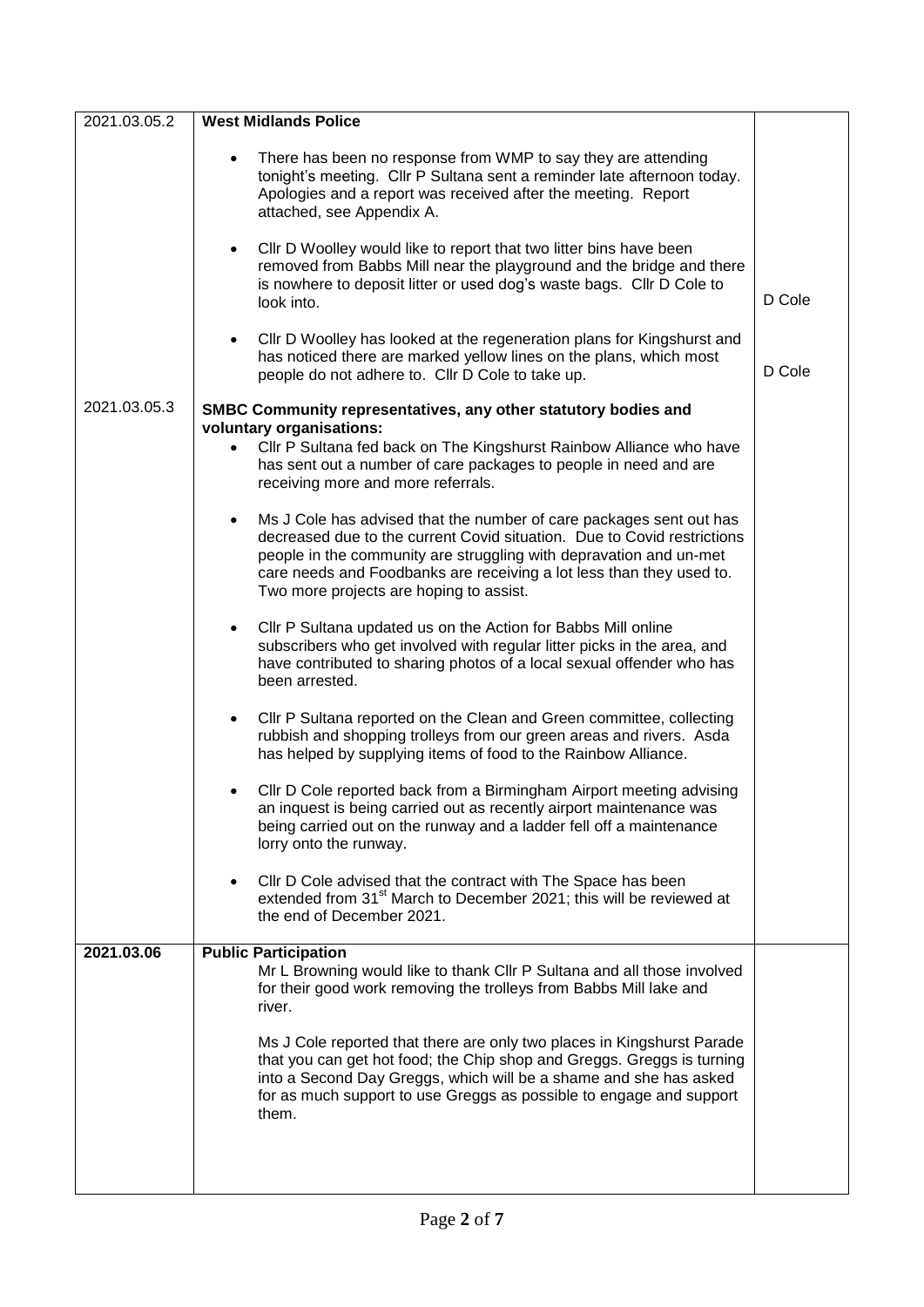| 2021.03.07   | <b>Minutes:</b>                                                                                                                                                                                                                                                                                                                                     |              |
|--------------|-----------------------------------------------------------------------------------------------------------------------------------------------------------------------------------------------------------------------------------------------------------------------------------------------------------------------------------------------------|--------------|
|              | Approval of the minutes of the Full Council Meeting held on 10 <sup>th</sup><br>December 2020 will be deferred to the next meeting.                                                                                                                                                                                                                 | <b>Clerk</b> |
|              | Approval of the minutes of the Extraordinary Council Meeting held on<br>10 <sup>th</sup> December 2020 will be deferred to the next meeting.                                                                                                                                                                                                        | <b>Clerk</b> |
| 2021.03.08   | Finance:                                                                                                                                                                                                                                                                                                                                            |              |
| 2021.03.08.1 | AdvantEdge financial reports / bank statement / audited accounts                                                                                                                                                                                                                                                                                    |              |
|              | An RFO has just been appointed.                                                                                                                                                                                                                                                                                                                     |              |
| 2021.03.08.2 | Approve Payments for March 2021                                                                                                                                                                                                                                                                                                                     |              |
|              | Resolved: "That all payments to be made in March 2020 (totalling<br>£1096.47 be approved".                                                                                                                                                                                                                                                          |              |
|              | Proposed Cllr A Follows, Seconded Cllr B Follows, Unanimous.                                                                                                                                                                                                                                                                                        |              |
| 2021.03.09   | Progress reports for information/action and make decisions as<br>appropriate                                                                                                                                                                                                                                                                        |              |
| 2021.03.09.1 | Kingshurst Post Office<br>CIIr D Cole advised there was a meeting last week that he wasn't part<br>of regarding the Post Office, Medical Centre and the New Space as it<br>is all running on time.                                                                                                                                                  |              |
| 2021.03.09.2 | Allotments and Jubilee Gardens<br>The clerk has been asked to send out a letters to Allotment holders<br>with payments due.                                                                                                                                                                                                                         | <b>Clerk</b> |
|              | A suggestion to reduce allotment rent was considered if the allotments<br>were not being used due Covid restrictions. It was deemed<br>unnecessary as the allotments were being used as normal with social<br>distancing in place.                                                                                                                  |              |
|              | Approximately 13 meters of fencing needs replacing around the<br>allotments, two contractors have been approached who requested<br>photographs, awaiting quotes. Hedge also needs cutting back, to<br>contact Dave English. Gate also needs a padlock.                                                                                              | MF           |
|              | CIIr A Follows to contact the Manageress of the Pavilions with regards<br>to gaining access to allow access to their side of the fence for repairs.                                                                                                                                                                                                 | AF           |
|              | Two taps to the allotments still need repairing but not deemed as<br>urgent.                                                                                                                                                                                                                                                                        | MF           |
|              | A complaint has been received as someone has fallen over some<br>rubble and soil on the drive. This has been arranged to be removed on<br>Friday 13 <sup>th</sup> March 2021. Cllr M Frampton requested the contact details<br>of the owner of the allotment (in the far plot) to make contact and see if<br>he/she is now okay following the fall. | AF/MF        |
|              |                                                                                                                                                                                                                                                                                                                                                     |              |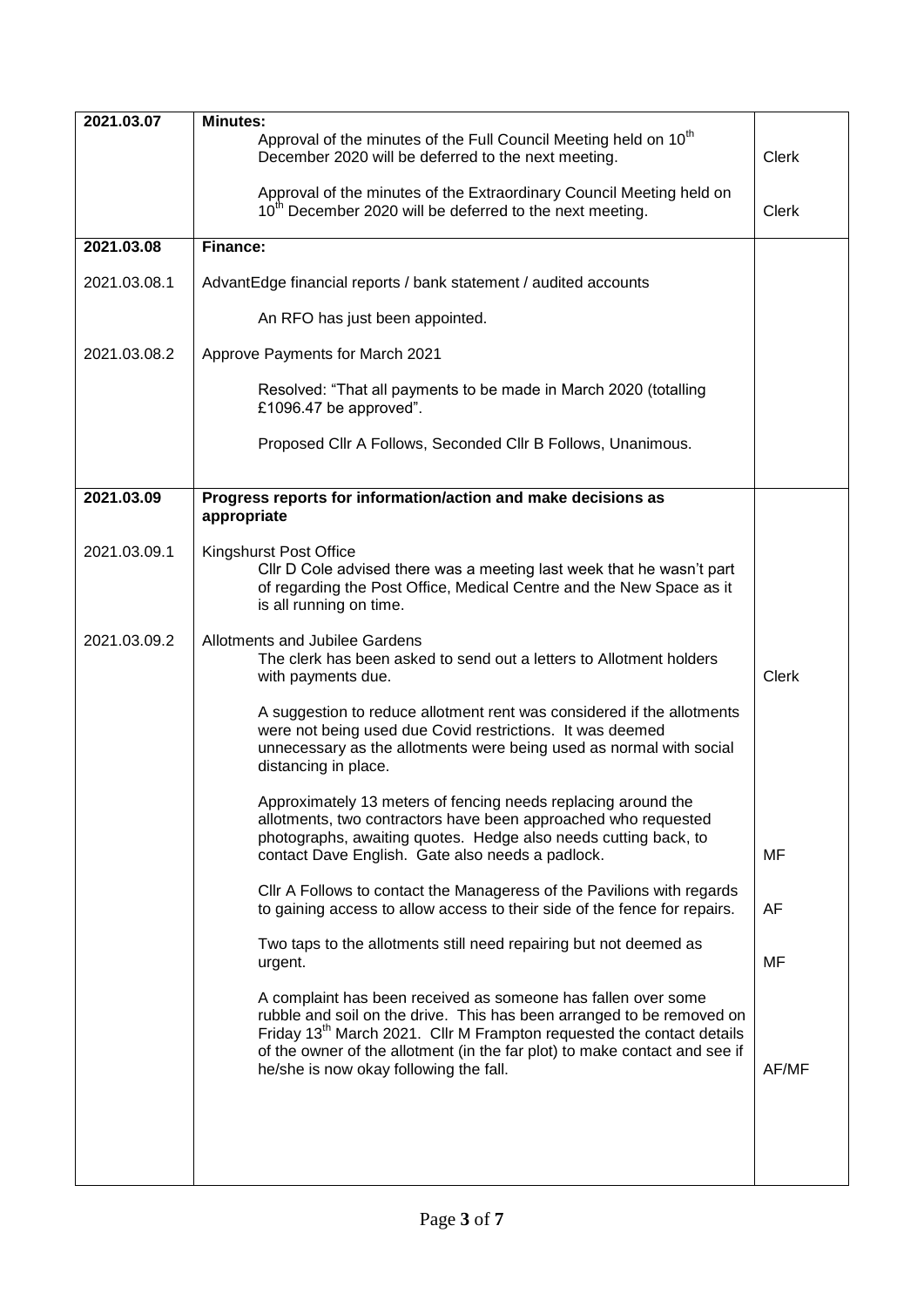|              | The clerk has been requested to look into providing a circular bench for<br>around the Covid Remembrance Tree with a plaque.                                                                                                                                                                                                                                                                                                                                                                                                                                                                                                                                                                   | <b>Clerk</b>        |
|--------------|------------------------------------------------------------------------------------------------------------------------------------------------------------------------------------------------------------------------------------------------------------------------------------------------------------------------------------------------------------------------------------------------------------------------------------------------------------------------------------------------------------------------------------------------------------------------------------------------------------------------------------------------------------------------------------------------|---------------------|
| 2021.03.09.3 | Lack of Christmas Arrangements<br>Events Committee to inform The clerk and the Chair to set up a<br>meeting at Cllrs S Daly's house (with Covid safety restrictions in place)<br>to discuss obtaining a Christmas tree and lights.                                                                                                                                                                                                                                                                                                                                                                                                                                                             | Events<br>Committee |
| 2021.03.09.4 | Enforcement<br>Cllr P Sultana is concerned about the lack of Enforcement from SMBC.<br>Borough Councillor M Brain has raised the issue with Alison Rolf,<br>SMBC who has responded and advised them that SMBC are taking<br>the matter seriously. SMBC's enforcement figures compared to other<br>Council's figures are very poor.                                                                                                                                                                                                                                                                                                                                                             |                     |
|              | Cllr D Cole<br>Has raised an issue with SMBC and requested the number of<br>prosecutions that has taken place and is awaiting a response.                                                                                                                                                                                                                                                                                                                                                                                                                                                                                                                                                      |                     |
|              | There has been issues with fly tipping on the Collector road which has<br>been reported, the rubbish includes an old caravan, full of fly tipped<br>rubbish, mattresses, tyres, household rubbish and an old garage door<br>which has now been removed.                                                                                                                                                                                                                                                                                                                                                                                                                                        |                     |
|              | Amey were due to collect rubbish from the verges but it hasn't yet<br>occurred.                                                                                                                                                                                                                                                                                                                                                                                                                                                                                                                                                                                                                |                     |
|              | There are old rosettes and tributes covering the bridge over the M6<br>which are getting out of hand and covering road signs, which has been<br>reported to North Warwickshire BC and Highways England.                                                                                                                                                                                                                                                                                                                                                                                                                                                                                        |                     |
|              | Cllr P Sultana<br>Borough Councillor M Brain and Cllr P Sultana have requested<br>national figures for enforcement prosecution for fly tippers. BCC have<br>11,500 actions recorded for fly tippers compared to SMBC's ZERO!<br>Alison Rolf (SMBC) has served 40 fixed penalty notices, £400 each.<br>Borough Cllr M Brain and Cllr P Sultana have met with the Cabinet<br>Minister for Waste to compare facts and BCC are having extra<br>Enforcement Officers, taking videos of perpetrators and naming and<br>shaming them. Cllr P Sultana is concerned that fly tippers from other<br>boroughs such as BCC will come across to our border to fly tip<br>knowing there are no enforcements. |                     |
|              | Borough Councillor M Brain has a full set of figures for every Council in<br>the country and is awaiting figures from SMBC. When he receives<br>them he will go back to SMBC with the findings and take to SMBC's full<br>Council meeting in April then report back to KPC.                                                                                                                                                                                                                                                                                                                                                                                                                    | MВ                  |
| 2021.03.09.5 | <b>KPC Grant Aid</b><br>The Girls Brigade has made a grant application for £500.<br>Resolved: subject to verification required after the grant has been<br>issued as to what the grant was for and to provide evidence of<br>expenditure.                                                                                                                                                                                                                                                                                                                                                                                                                                                      |                     |
|              | Proposed Cllr J Kimberley, Seconded Cllr S Daly, Unanimous.                                                                                                                                                                                                                                                                                                                                                                                                                                                                                                                                                                                                                                    |                     |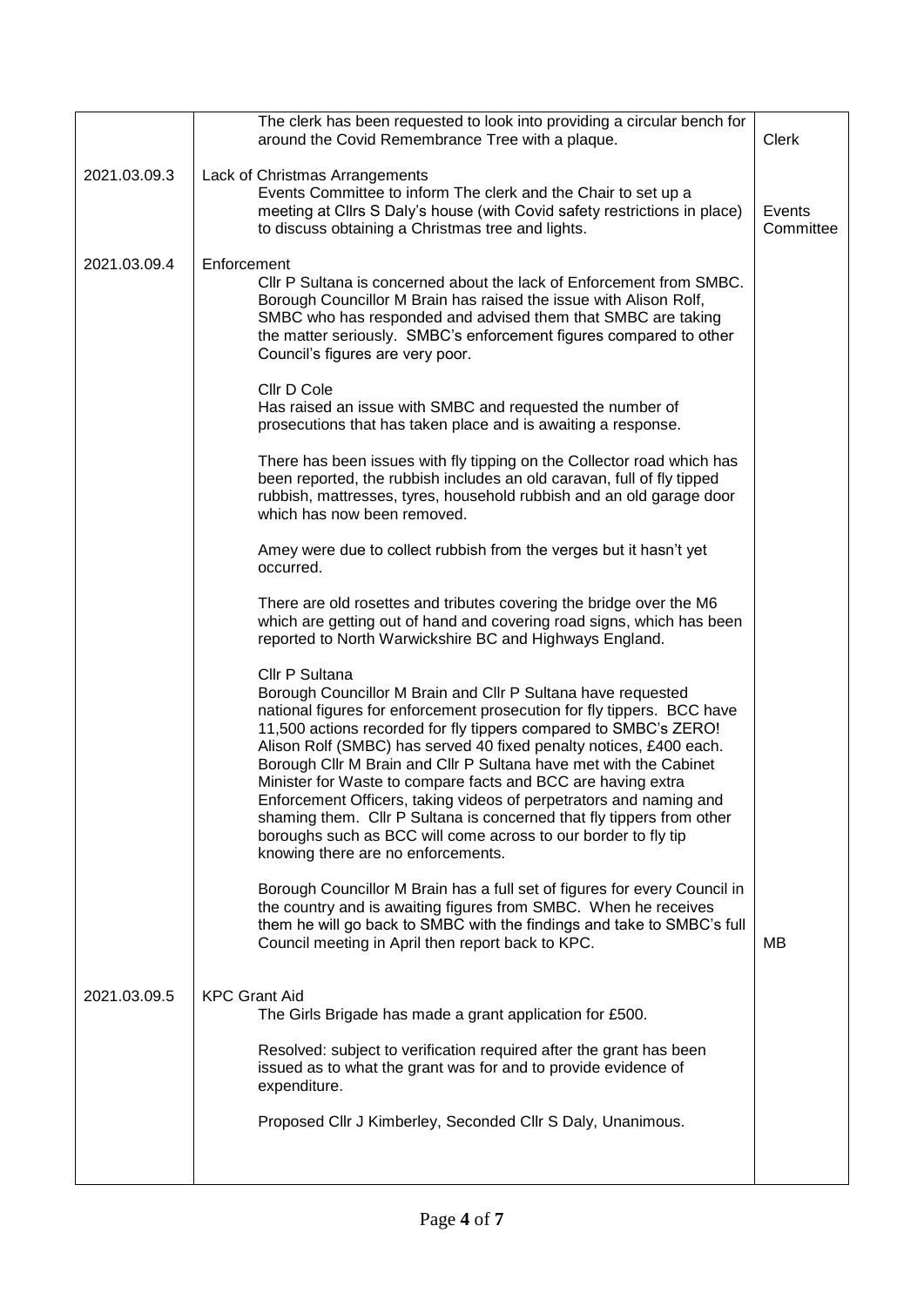| 2021.03.10 | Councillors reports and items for future agenda:<br>KPC discussed changing the dates of future meetings to the second<br>Tuesday of each month. It was agreed to stay as it is on the second<br>Thursday of every month. Proposed D Woolley, B Follows seconded,<br>Unanimous vote.                                          |                     |
|------------|------------------------------------------------------------------------------------------------------------------------------------------------------------------------------------------------------------------------------------------------------------------------------------------------------------------------------|---------------------|
|            | WALC to be contacted with a view to amending the Standing Orders.                                                                                                                                                                                                                                                            | AF                  |
|            | Cllr J Kimberley advised that the policy documents need updating on<br>the KPC website, including Grant Aid Application forms, to report at the<br>next meeting.                                                                                                                                                             | JK                  |
|            | CIIr S Daly would like the Events Committee to look into celebrating<br>May Day/St. Georges day. To report back.                                                                                                                                                                                                             | Events<br>Committee |
|            | As in item 2021.02.05.02 above Cllr Woolley has reported two bins<br>which have been removed by Contractors following work to footpaths<br>on Babs Mill, causing a problem with litter and dogs mess disposal.                                                                                                               | D Cole              |
|            | Borough Cllr Mr M Brain reported that he had recently completed a<br>walk around with John Shakespeare from SMBC and he has noted the<br>missing bins and hopes they will soon be replaced.                                                                                                                                  |                     |
|            | Cllr M Dawson has reported Denise Milne will need a Risk Assessment<br>completed for working from home.                                                                                                                                                                                                                      | <b>Clerk</b>        |
|            | Cllr A Follows reported that he has contacted the West Midlands<br>Pension Fund regarding the Clerks Superannuation to confirm that<br>KPC had an acting, unpaid clerk since October 2019 and the new<br>Clerk employed from 8 <sup>th</sup> March 2021. There's a possibility of taking<br>the pension scheme up with WALC. |                     |
| 2021.03.11 | Date of next meeting:<br>Thursday 8 <sup>th</sup> April 2021, Zoom virtual meeting                                                                                                                                                                                                                                           |                     |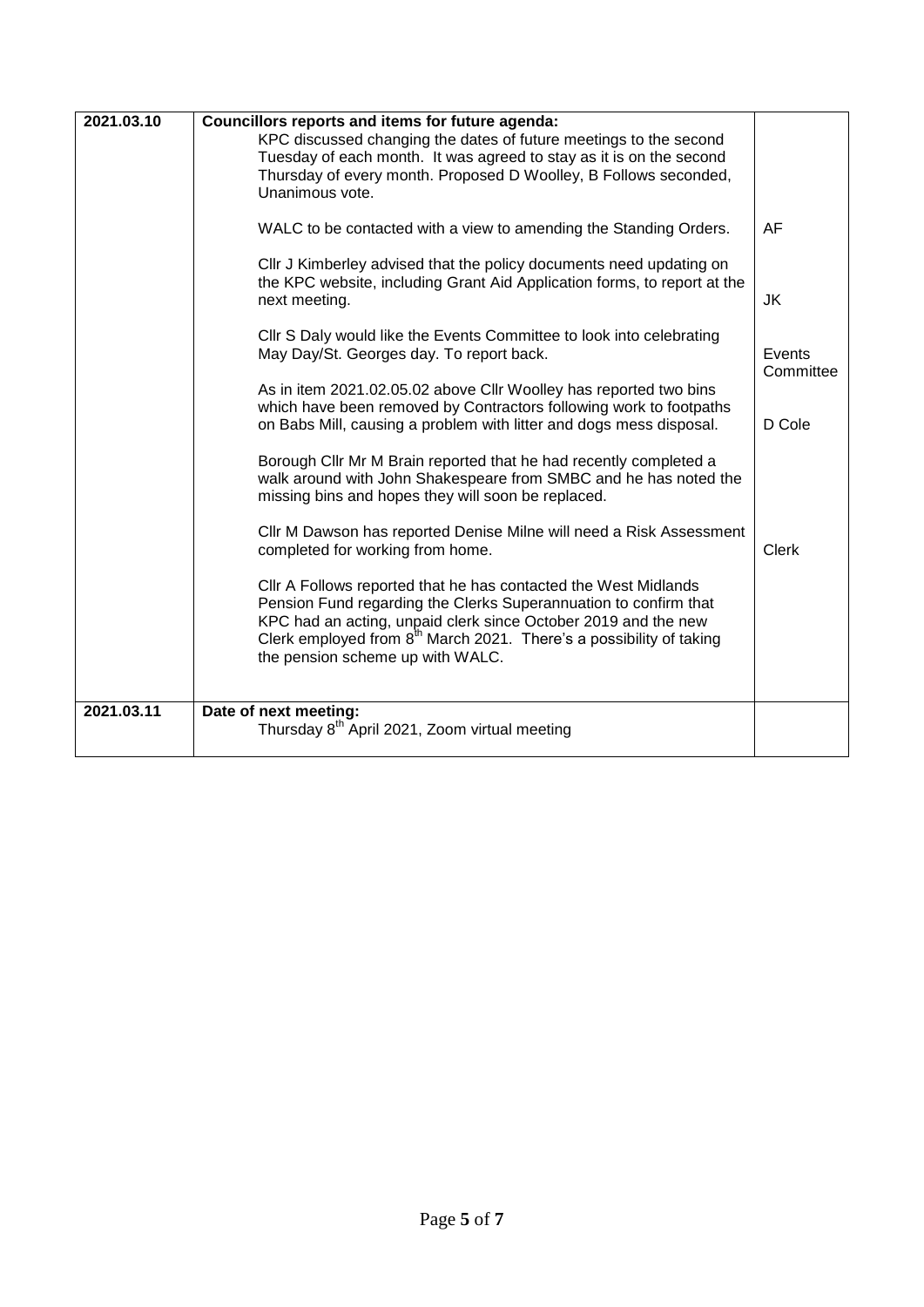# **APPENDIX A**

Item 2021.03.05.02 Report From West Midlands Police

Report for parish councillors

During the past month:

\*anti-social behaviour around the shops

As usual we are aware of ongoing issues in the parade from local youths causing asb, we have been making referrals for the youths spoken to try and direct them away from this pattern.

If you are aware of any children from 13-25 that may benefit from a referral please let us know.

\*school patrols

School patrols have resumed due to the children returning to school, as of yet no issues have risen and all seem to be abiding and no concerns have been risen by teachers.

### \*fly tipping

We have noticed an increase in fly tipping, unfortunately I feel this is because of everybody having to stay at home everybody is renovation and using empty space to dump what they don't want.

We will continue to report these issues to fix my street.

### \*off road bikes

Off road bikes continue to be a problem for us but we are managing to make some progress due to Intel we are receiving from the public. 4 off roaders have been seized already thanks to the community.